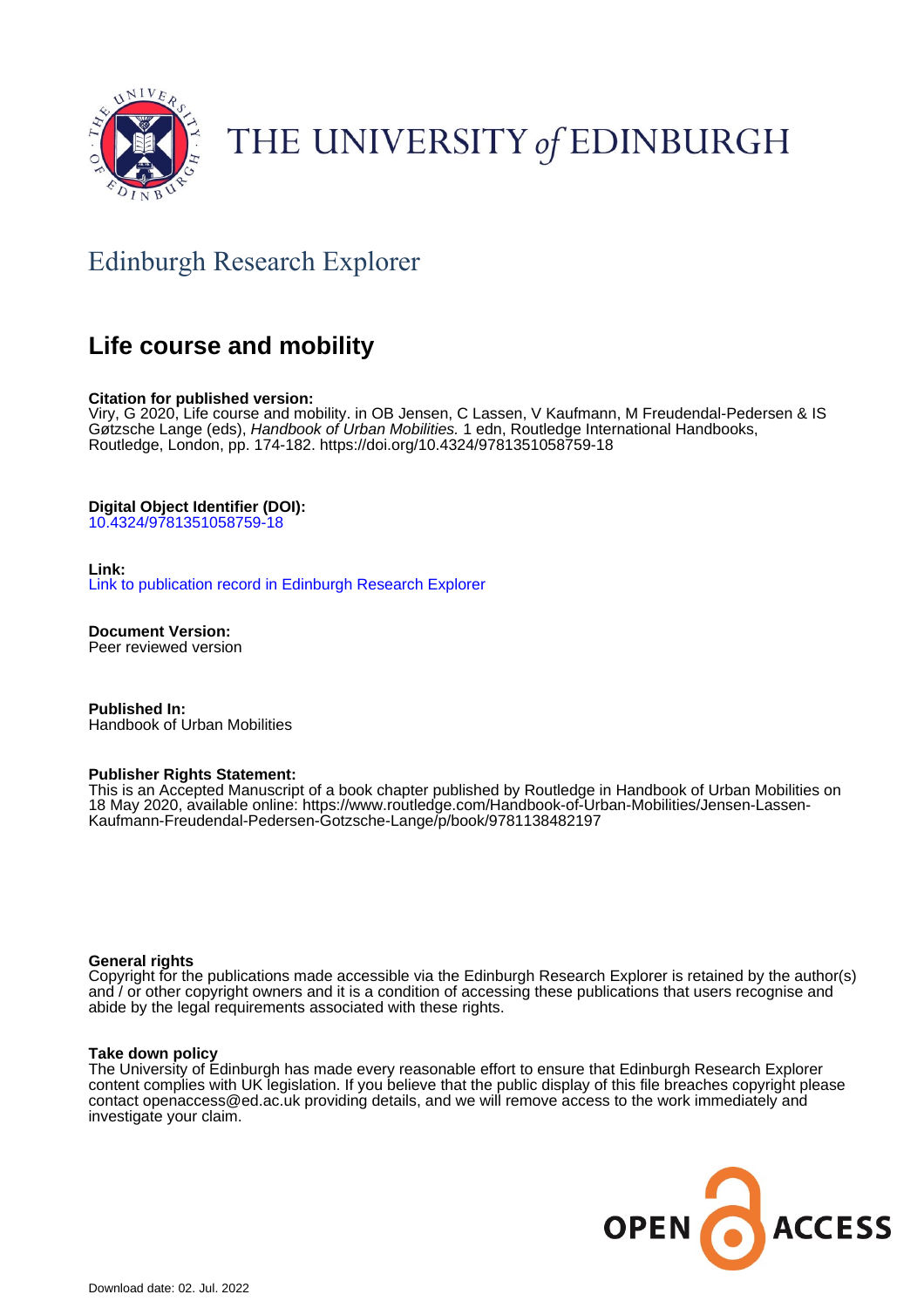### **Life course and mobility**

# **Chapter proposal for the Handbook of Urban Mobilities Gil Viry ORCID: 0000‐0001‐7385‐8735**

School of Social and Political Science, University of Edinburgh, EH8 9LN, Edinburgh, United Kingdom; email: gil.viry@ed.ac.uk

### **Introduction**

This chapter is concerned with the life course approach to spatial mobility. Rather than mobility being analysed as a 'behaviour' at one point in time, the life course approach emphasises that movement, whether for work, leisure, or social activities, should be understood over the lifetime. It examines the stability and changes in mobility behaviours, its drivers and consequences, over people's lives. The forms of mobility that the researcher considers to be relevant, such as relocation, social visits, migration, business or tourist travel, are conceptualised as individual trajectories, in which past experiences and anticipated future are assumed to influence later experiences of mobility. These mobility trajectories are understood as being constructed dynamically through individuals' choices and actions within the opportunity structure and the socio-spatial context (Elder, Johnson and Crosnoe, 2003; Giele and Elder, 1998). The socio-historical context, such as a recession, may induce distinctive mobility responses to the structural forces operating at that *time and place*, which results in *cohort* and *period effects* on spatial mobility. The determinants and impacts of mobility behaviours are also likely to vary according to the *timing* of mobility in individuals' lives, in relation to age or life course transitions, for example. Finally, the life course approach emphasises that mobility behaviours influence and are influenced by key events in other life domains. It is, for example, well known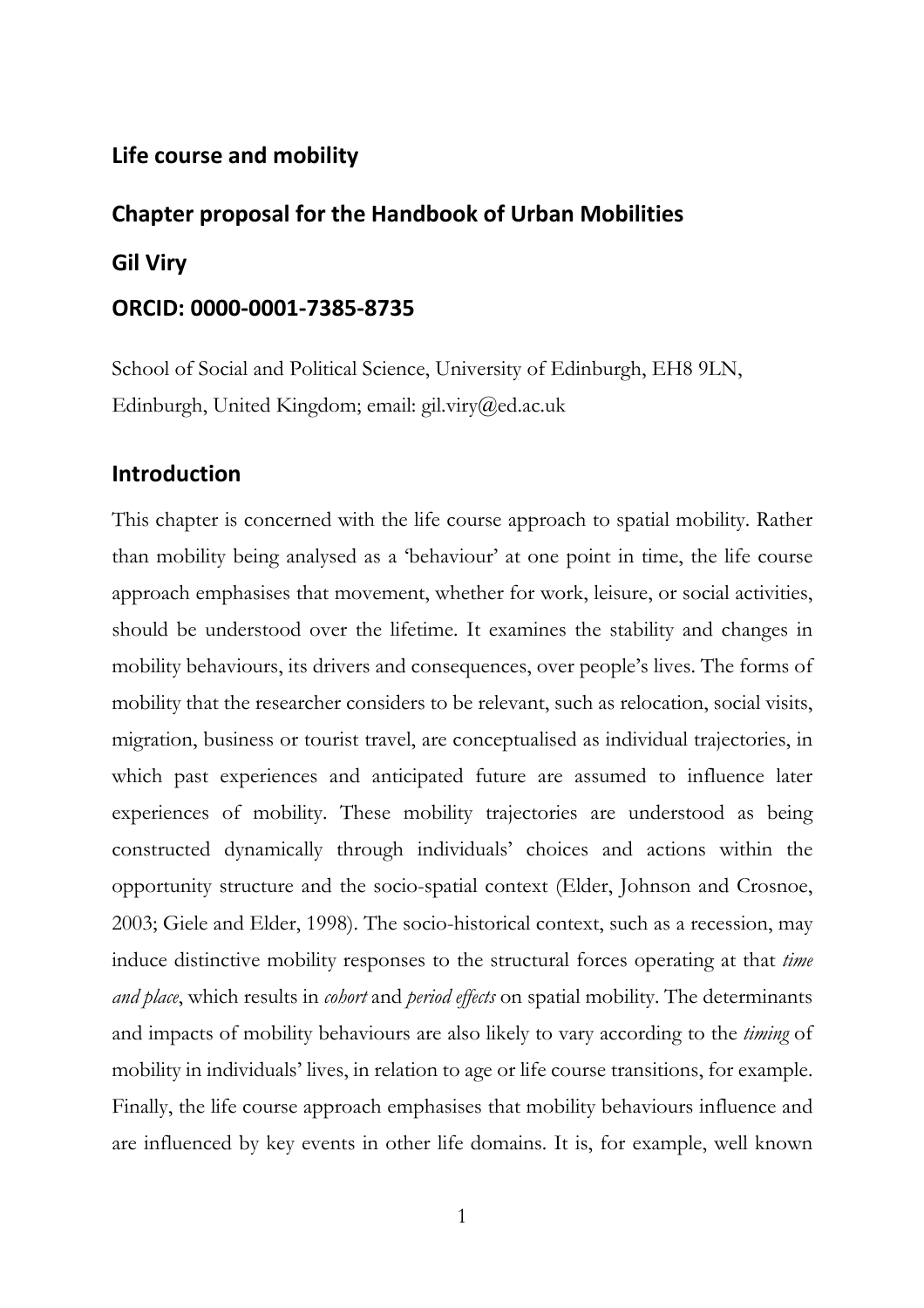that people who move to city suburbs or become parents are more likely to increase their car use (Scheiner and Holz-Rau, 2013).

A life course (or more broadly a biographical) approach has been successfully used in the field of migration and residential mobility since the 1980s (see Findlay et al., 2015 or Courgeau and Lelièvre, 1989 for a seminar study). But it is more recently that this approach has received the wide attention it deserves in transport and mobility research (see Müggenburg, Busch-Geertsema and Lanzendorf, 2015 for a recent literature review). While transport studies have stressed the importance of habits in travel behaviour and the relative stability of daily activity-travel patterns (Klöckner and Matthies, 2004), a growing literature examines changes in the ways people travel, such as reducing private car use (Redman et al., 2013; Rocci, 2015). A particularly promising research agenda focuses on mobility behaviour changes in response to major life events like childbirth, home purchase or a job change (Lanzendorf, 2010; Prillwitz, Harms and Lanzendorf, 2006, 2007; Scheiner and Holz-Rau, 2013). These recent developments and the growing availability of longitudinal data allowing researchers to track individual mobility histories, either prospectively (panel studies for example) or retrospectively (biographical studies using i.e. life history calendars or life story interviews), offer promising ways to extend the scope of mobility research and strengthen the importance of the life course approach as an indispensable framework for understanding changes in mobility behaviours.

In this chapter, I begin by briefly presenting the key principles of the life course approach applied to spatial mobility and provide an overview of the mobility biographies approach as a recent application in mobility and transport research. Then I discuss the idea that mobility behaviours across the life course have become less predictable, less stable, more flexible and more individualised due to pronounced changes in advanced societies. Following this, I emphasise that these changes are operating at a different intensity and pace, and with a different dynamic, across social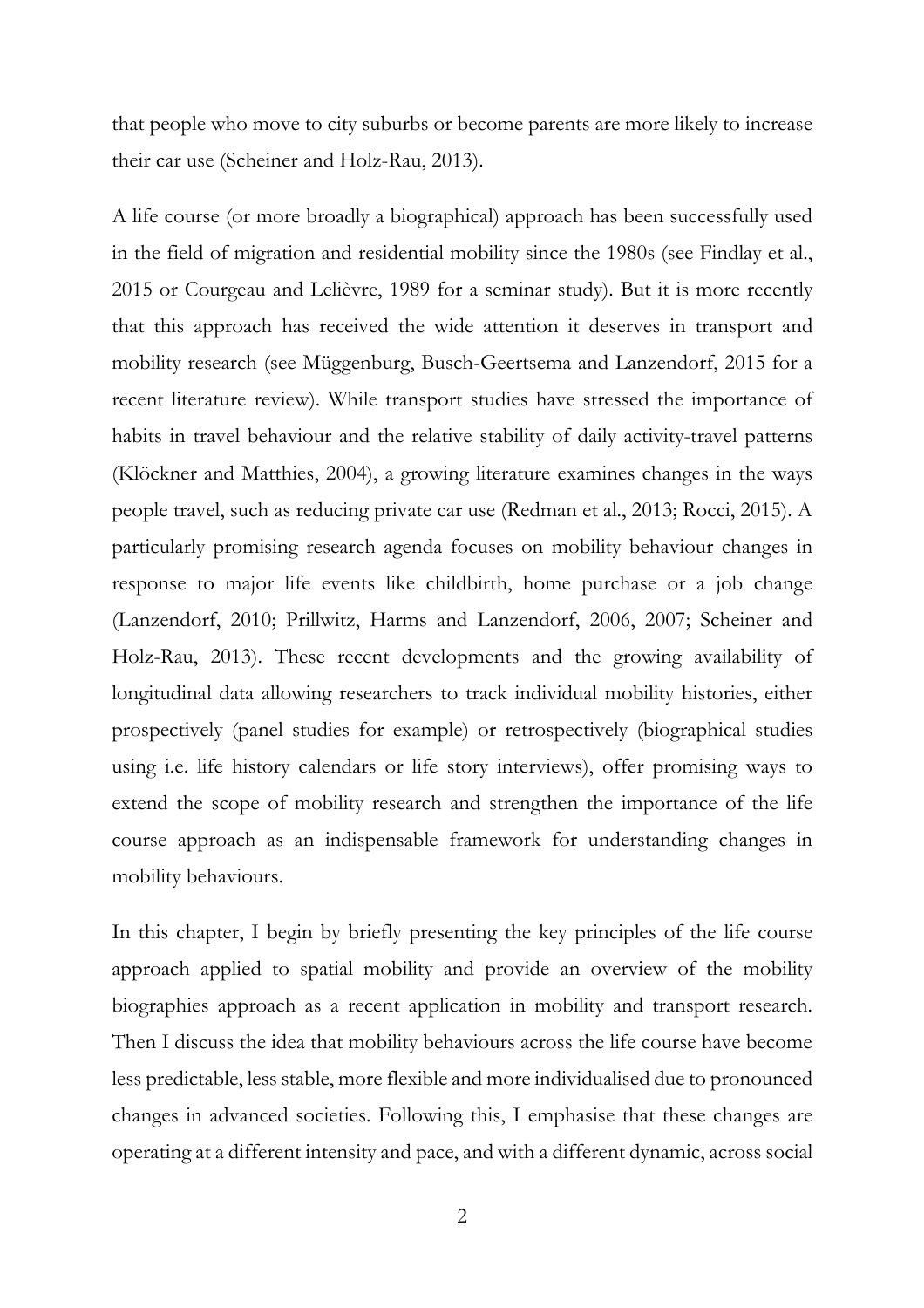groups and across socio-spatial contexts. Evidence suggests that gender, class and race, the institutional, cultural and built environment, and their interrelationships, significantly shape life course mobility. These differences, I argue, can be successfully captured by using the life course approach. I conclude by critically discussing some deficits of this approach and by suggesting some avenues for future research.

#### **The life course approach to spatial mobility**

Elder, Johnson and Crosnoe (2003) recognise five principles of the life course approach: the lifespan, timing, human agency, historical time and place, and linked lives. While Elder et al. give little attention to the mobility or spatial dimensions of the life course, I briefly discuss each of these principles with reference to spatial mobility.

The focus on the *lifespan* means that mobility behaviours at any point in the life course are conceived as the product of earlier experiences and future expectations. A life course perspective points to lifelong dynamics and departs from approaches that emphasise the role of early socialisation in mobility. Through their mobility experiences (including immobility), individuals develop specific skills, values and attitudes (e.g. place attachment) that influence later experiences. A well-known result in migration studies is that people who recently migrated are more likely to migrate again in the near future (e.g. Fischer and Malmberg, 2001). This influence of past experiences (or *path dependency*) has been also observed between different forms of spatial mobility, for example when migration in youth or early adulthood fosters overnight business travel later in life (Vincent-Geslin and Ravalet, 2015). Evidence shows the complex and contingent character of this process, since people exposed to spatial mobility early in life can also develop negative attitudes toward spatial mobility (ibid). Mobility trajectories are viewed as interdependent with trajectories in other areas of life (principle of *multi-dimensionality*). Spatial mobility behaviours, key life events and transitions in other domains, and their respective outcomes (e.g.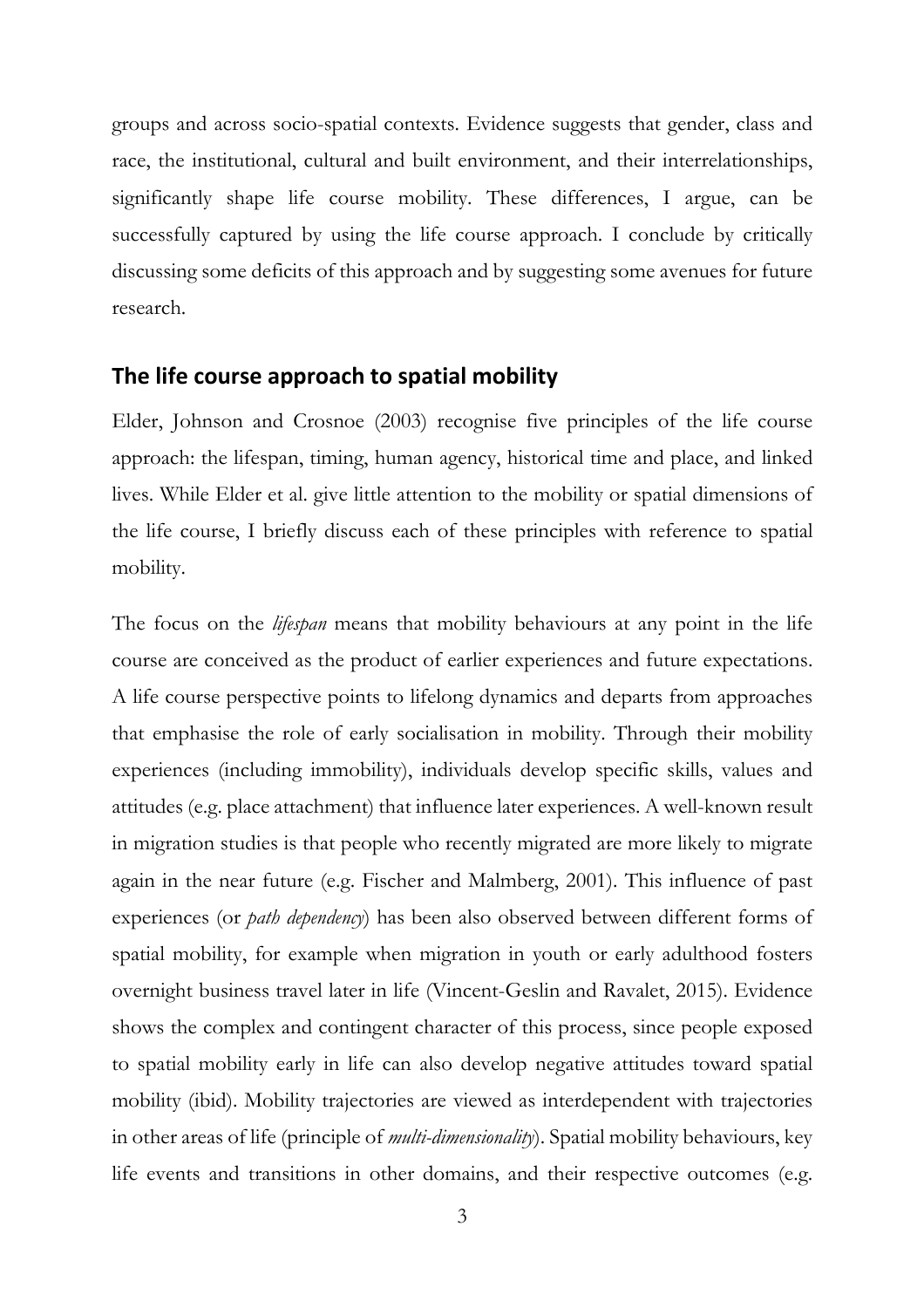associated roles, costs and benefits) may complement or conversely compete. It is a well-known finding that having children can trigger moves outside inner-city areas (e.g. Kulu and Steele, 2013). The lower fertility among women commuting long distances over many years is another example (Huinink and Feldhaus, 2012; Rüger and Viry, 2017).

These studies point to the importance of *timing* in mobility decisions and their relations to life course transitions. In particular, the determinants and impacts of mobility behaviours may significantly vary according to the timing of mobility. Experiencing a life event or transition which deviates from normative life-course patterns may be more problematic or may require more resources than conforming to the expected life transitions. Using the English Longitudinal Study of Ageing, Vanhoutte, Wahrendorf and Nazroo (2017) showed, for example, that frequent moving in childhood had no association with wellbeing later in life, a positive association in young adulthood and a negative association in midlife. In the authors' view, moving in young adulthood was often associated with favourable life transitions (higher education or family development), whereas later moves were more likely to reflect hardships, such as widowhood, unemployment or divorce. Life course researchers have shown that it is not just the timing of mobility in relation to life course transitions that matters but also the *sequencing*. For example, migrating before or after union formation and childbirth, but also single and multiple migrations, have different consequences for women's occupational achievement (Mulder and Van Ham, 2005).

Elder, Johnson and Crosnoe (2003) stress that individuals possess *agency* and construct their own life course through their actions and choices within the opportunity structure. This agency is situational, bound to the perceived circumstances of a place and time (see below), and with respect to the past and anticipated futures. Mobility biographies are therefore the joint product of structural incentives (e.g. affordable and reliable train services, promotion of rail transport) and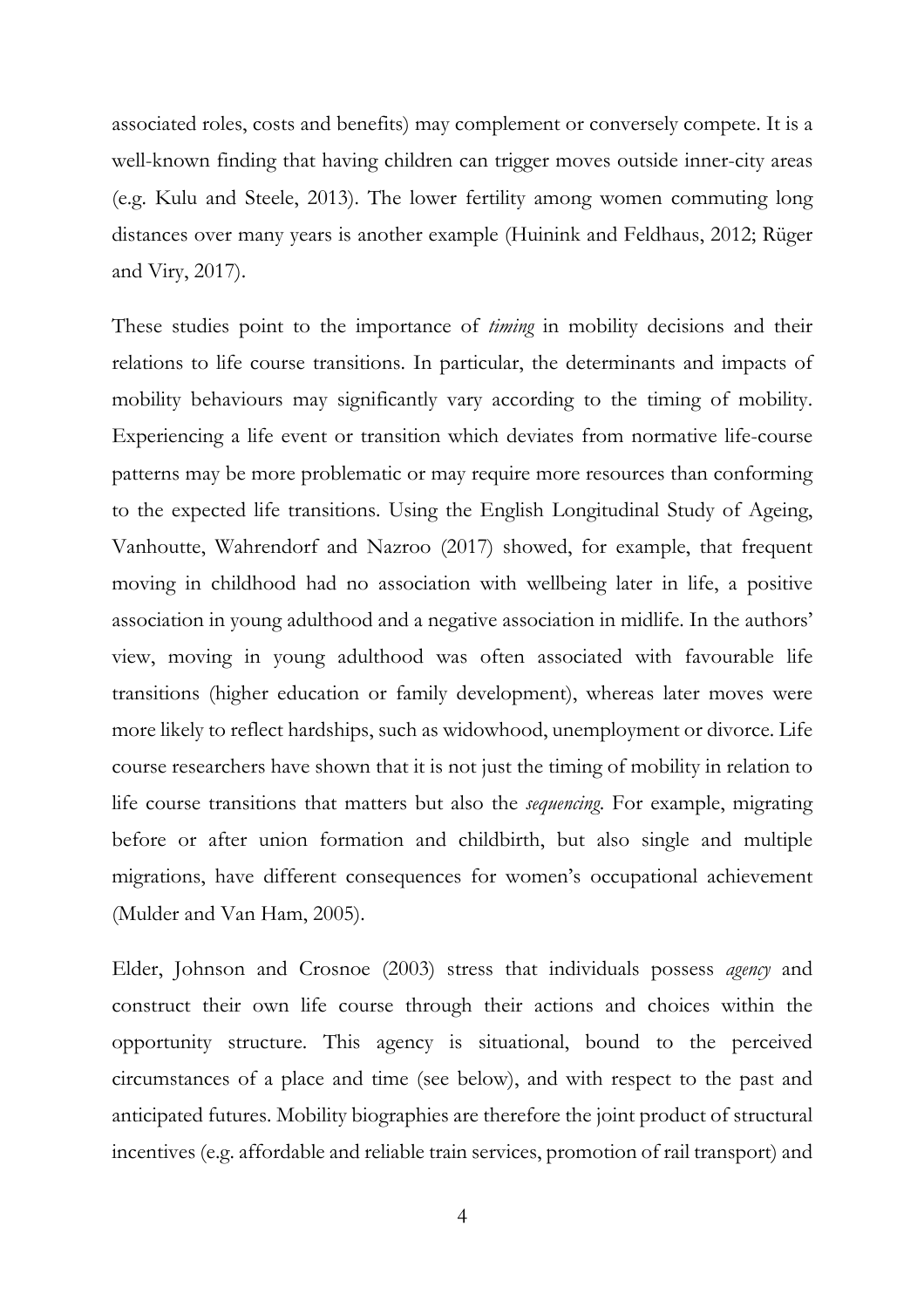individual responses to this external reality to pursue certain goals (e.g. deciding to take the train, moving close to a railway station).

The life course is embedded *historically and geographically*. The spatial context, such as the transport infrastructure or the dispersion of activities and services, and historically specific socio-economic structures, such as a recession or economic globalisation, significantly shape the life-course mobility patterns of a given generation and society. For example, a series of socio-cultural changes over the past decades has offered new possibilities for (especially middle-class) young people to experience 'new' forms of living and mobility arrangements (e.g. independent living or studying abroad) between leaving the parental home and establishing a new household (Galland, 1995).

Finally, studying mobility decisions involves analysis of *linked lives*. According to this principle, the mobility trajectory of an individual develops in close relationship with the life course of household or family members. The partner's career or an elderly parent's health for example are likely to impact on people's mobility behaviours. This has focused attention on how people within a household or a broader family configuration negotiate from different age, gender, and class positions the relative desirability and benefits of being mobile. Depending on the research focus, not only are mobility decisions negotiated between the linked lives of household and family members, but they are also shaped by other close relationships, such as employers, friends and neighbours. Using panel data in Germany, Knies (2013) showed, for example, that residential mobility and easy access to a car or public transport is negatively associated with visiting neighbours.

Recent developments in transport geography around the concept of *mobility biographies* offer an interesting framework for examining travel behaviour change and their connections with key life events in a life-course perspective (Lanzendorf, 2003; Müggenburg, Busch-Geertsema and Lanzendorf, 2015; Scheiner, 2007). Lanzendorf (2003) suggests to analyse how changes in the mobility domain, including long-term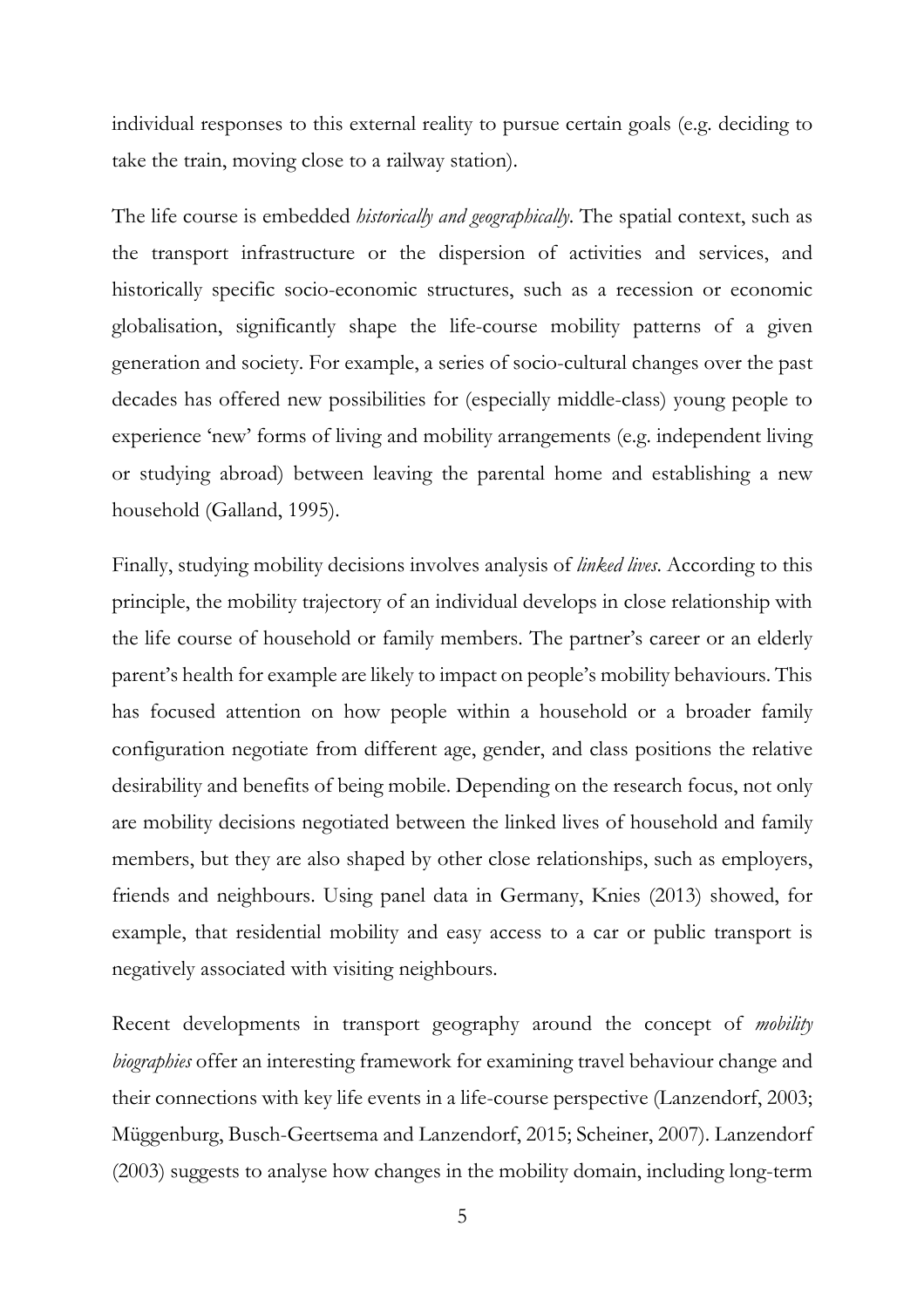mobility decisions, such as purchasing a car or a season ticket for public transport, are related to changes in the lifestyle domain (fertility, household composition, employment and leisure) and the accessibility domain (access to daily activities, such as places of work and recreation). Scheiner (2007) also considers three main domains of individual trajectories, which are somewhat different from the ones used by Lanzendorf. He distinguishes (i) the trajectories in the employment sphere, comprising training completion and job changes; (ii) trajectories that belong to the household and family, including changes in co-residence, such as leaving the parental home or a divorce; and (iii) residential trajectories including residential relocations and changes in the environment. While interesting hypotheses can be drawn from the mobility biographies approach, a more integrated theoretical explanation of the interdependencies between these life domains and levels of analysis (individual action and societal opportunity structure) is needed – a point I will come back to in the conclusion.

### **Mobility behaviours over the life course: greater instability?**

For authors such as DiPrete et al. (1997) or Mayer (2004), the deregulation of the labour market and other profound changes in work organisation of contemporary societies resulted in an increased discontinuity of life course patterns. By shifting more frequently between jobs and life projects than in the past, individuals would experience more unstable life trajectories. Some scholars claim that individual spatial mobility reflects and contributes to this trend with less predictable and less stable employment-related mobility behaviours in a context of deregulated labour markets, increased labour flexibility and casualisation (Callaghan, 1997; Ludwig-Mayerhofer and Behrend, 2015). More unstable careers would be accompanied by repeated and irregular spatial mobility experiences, either in the form of relocation or travel (e.g. Jirón and Imilan, 2015). Moving or travelling for work would be encouraged by employers and governments, including those of supra-state institutions such as the European Union, with the goal to increase employability, especially that of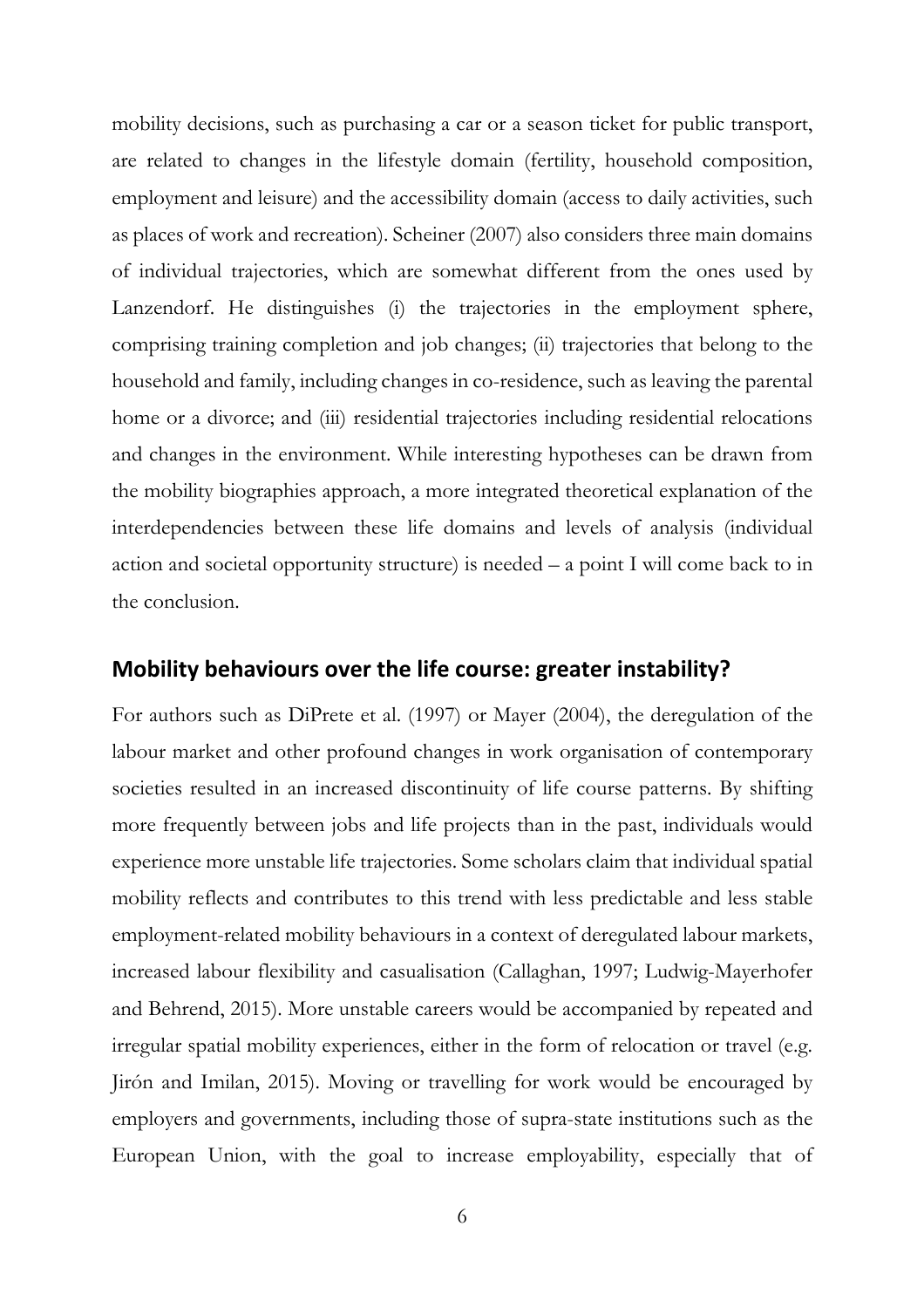vulnerable populations living on welfare (Jensen and Richardson, 2004; Orfeuil, 2004).

This increased instability in spatial mobility behaviours would be made possible by the wider access to high-speed technologies and (increasingly digitised) *mobility systems*, which open up a wider range of mobility choices (Urry, 2007). The widespread use of personal cars, planes and telecommunications has profoundly changed the spatial organisation of human activities, whether for work, leisure, family or social life (Larsen, Axhausen and Urry, 2006). Individuals can develop and maintain long-distance relationships in other parts of the country or the world and exchange goods, information, affection or care through physical travel and telecommunications. Other people choose to travel extensively (rather than relocating) to stay close to their loved ones. Because individuals are less bound by physical proximity, the spatial boundaries of human activities may become more blurred with fluid and changing spatial mobility patterns over the life course.

Demographic and family changes since the 1970s could also contribute to a greater instability of mobility behaviours over the life course. Dual-earner households, delayed and partial marriage, low and late fertility, increased union dissolution and pluralised family and cohabitation forms, such as 'solo living' or 'living apart together' could contribute to more complex life course mobility (Beck and Beck-Gernsheim, 2013; Green, 1997). Less influenced by traditional family norms and values, family responsibilities and relocation decisions would be more a matter of negotiation and choice than strict determination by the social structures and norms (Mason, 1999). This would result in more unstable, more individualised and more differentiated (or 'de-standardised') life course mobility in the sense that mobility experiences would occur at more dispersed ages and with more dispersed durations in the new generations.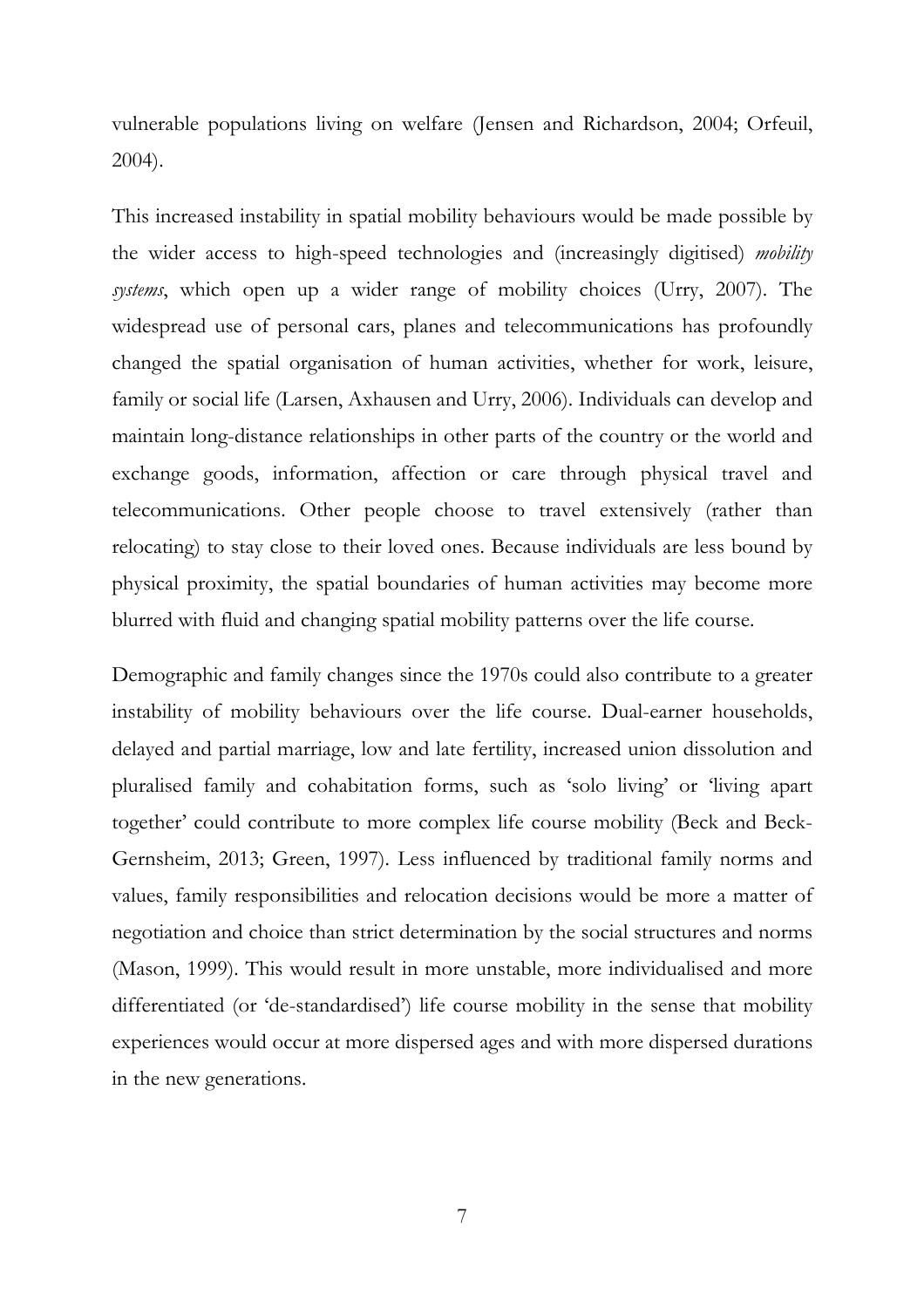### **Life course mobility across socio‐spatial contexts**

The changes sketched above are however likely to operate at a different intensity and pace, and with a different dynamic, across socio-spatial contexts of people's lives. The instability of life course mobility may particularly apply to some social groups at specific moments in their lives. Although the previous section discusses some important factors contributing to the instability of mobility behaviours, we can likewise identify some other factors contributing to their stability, including lifelong immobility. In a life course approach, all these factors are however likely to operate differently across people's lives and across historically specific socio-economic and spatial structures.

Research within the 'New mobilities paradigm' (Adey, 2009; Cresswell, 2006; Sheller and Urry, 2006) has stressed the unequal distribution of choice around spatial mobility of all kinds and scales (from everyday movement to global travel and communication) and how the mobility of some depends on the immobility, forced or precarious mobility of others (Bissell, 2016; Hannam, Sheller and Urry, 2006). There is considerable evidence that mobility behaviours over the life course is shaped by spatial structures, such as neighbourhood and accessibility, and social structures along age, class, disability, gender, ethnicity and citizenship lines. These structural forces operate at multiple levels, for example within the household through gender roles as discussed in the feminist geography literature (e.g. Hanson and Pratt, 2003; Uteng and Cresswell, 2008), at the local and regional level in the housing or labour market through class and ethnic divisions as stressed in the literature on spatial mismatch between where people live and where jobs are available (e.g. Gobillon, Selod and Zenou, 2007) or at the national and global levels with international mobility flows, including multiple forms of forced migration engendered by political and economic instability in the most vulnerable parts of the world (see e.g. Castles, 2003). It is therefore not only important to examine continuity and change in mobility behaviours but also how these changes (or their absence) are experienced and what consequences they have depending on the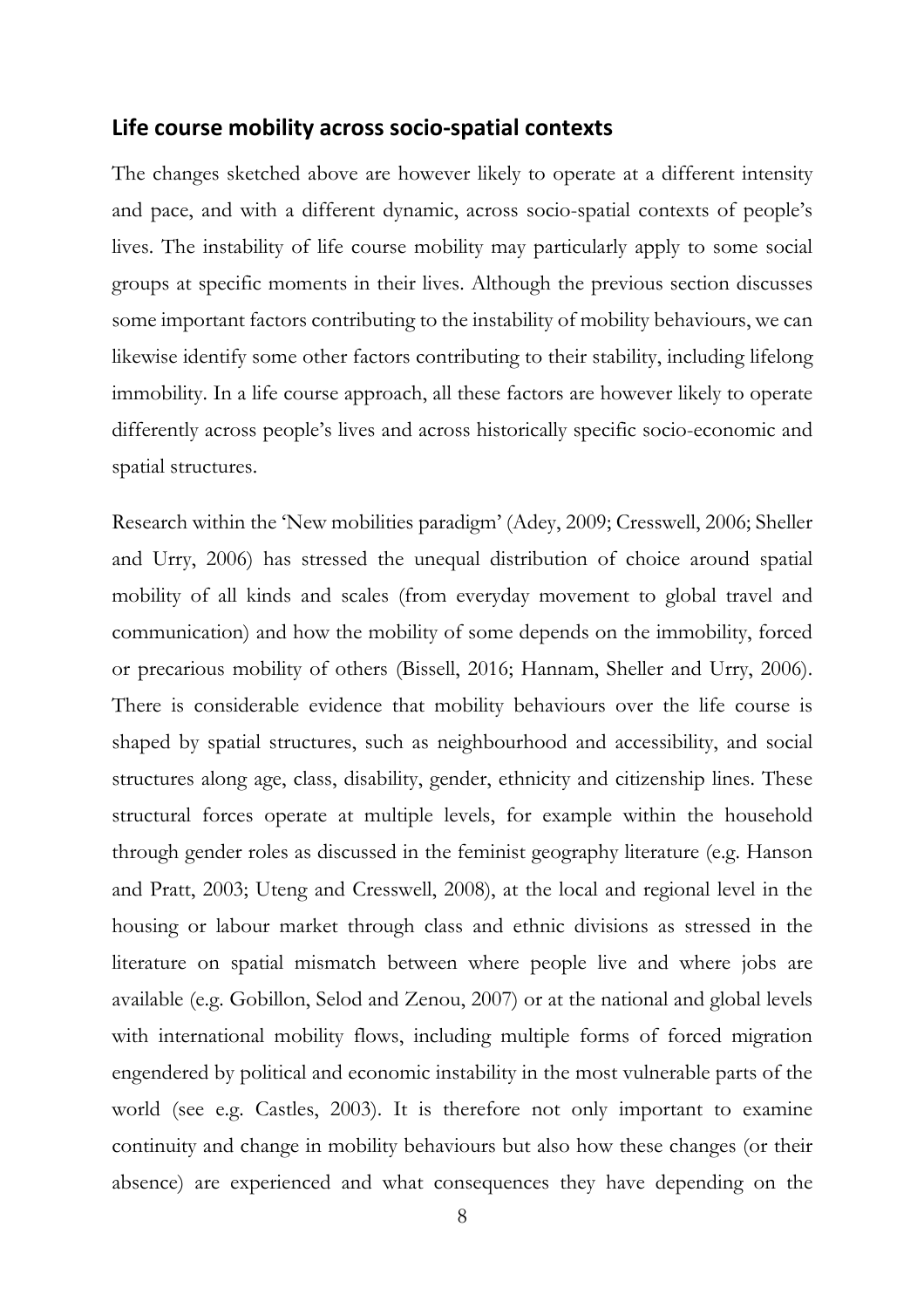populations concerned and the socio-spatial contexts in which mobility occurs. For instance, the experience and consequences of short and repeated periods of extensive business travel are likely to be different for precarious workers and a global, wealthy kinetic elite (Cresswell, Dorow and Roseman, 2016). Below, I summarise some recent studies on two forms of mobility – employment-related mobility and the residential mobility of families – that provide evidence that life course mobility remains strongly organised by the spatial and social structures within which individuals behave.

Travelling extensively or moving to another region or country for a job strongly depends on individuals' earlier mobility experiences and their positions in both the life course (e.g. parenthood) and social structure (e.g. Schneider and Meil, 2008). Highly mobile workers are often highly qualified young people without children and older men who had been 'on the move' for many years. The willingness to migrate or commute long distances is also influenced by changes in the economic context and people's personal financial situation. A panel study in four European countries showed that people in Spain were significantly more willing to be mobile for a job after the 2008 economic crisis than before the crisis (Viry & Kaufmann, 2015). This was particularly true among those who experienced a deterioration of their financial situation (see also Ahn, De La Rica and Ugidos, 1999 for similar results on unemployed people in Spain). Using data from a sparsely populated Swedish region, Cassel et al. (2013) similarly showed that job seekers' willingness to commute long distances significantly varied with work history and sociodemographics. Women, young parents, people with low education and those with long spells of unemployment had lower intentions to accept long commutes. The propensity to commute long distances has also been recognised to change with the characteristics of the spatial contexts within which people reside and work, such as jobs-housing balance, traffic congestion and accessibilities (Holz-Rau, Scheiner and Sicks, 2014; Horner, 2004). For instance, long-distance commuting is more likely for residents in lower-density areas who commute to larger cities (e.g. Öhman and Lindgren, 2003).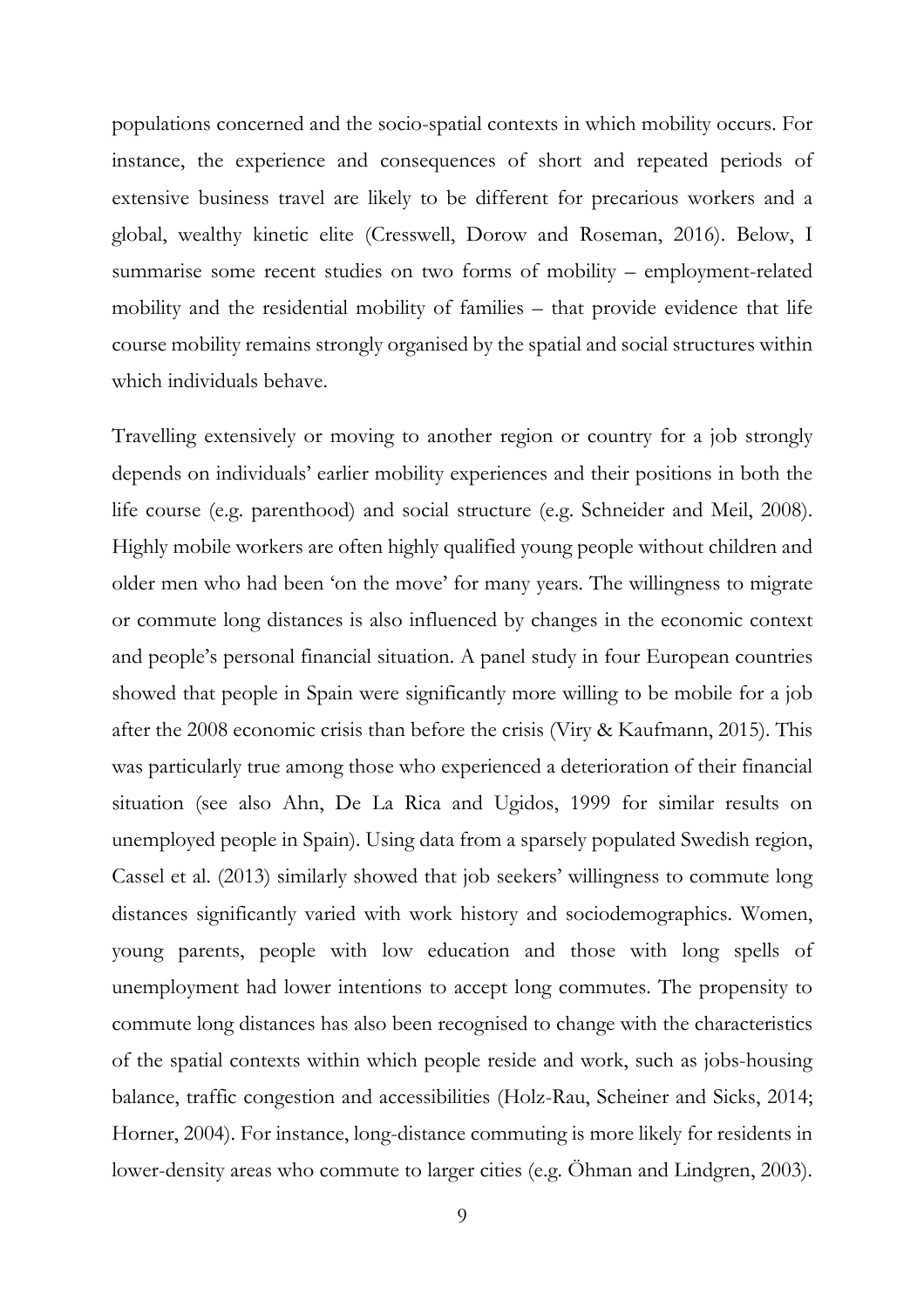There is less evidence about how changes in the spatial characteristics of home and work location impact changes in journey-to-work patterns. An exception is the study by Prillwitz, Harms, & Lanzendorf (2007) using panel data from Germany who found that both professional and residential changes appear to increase the average commuting distance.

Residential trajectories of households and families were also found to be strongly determined by the wider spatial and social structures within which individuals act. Research on the geography of families has long identified the various factors that contribute to the residential proximity between generations, such as intergenerational support (e.g. grandchild care) or transmissions (e.g. housing inheritance) (Hallman, 2010; Imbert, Lelièvre and Lessault, 2018). Despite significant differences across countries, studies show that a large majority of Europeans lives in the same region as their parents (e.g. Hank, 2007) and spatial proximity to parents reduces the chances of moving long distances (Ermisch and Mulder, 2018). Evidence shows that the lack of resources may prevent some disadvantaged social groups from moving away from their family and friends (Fol, 2010; Zorlu, 2009). The local presence of parents and siblings acts as a significant barrier to relocation for young people from poor backgrounds and ethnic minorities. Families who are more scattered are often those of immigrants who have strong incentives to migrate for economic or political reasons. Proximity to parents varies also substantially across the life course, reflecting changing needs of both generations over time. For instance, childbirth may trigger a move closer to grandparents for childcare support (e.g. Blaauboer, Mulder and Zorlu, 2011).

Such evidence does not necessarily deny that mobility behaviours over the family and professional life course has become more unstable due to macro-level changes in technology, demography, culture and the economy. But it suggests that spatial mobility often requires important resources by unequally positioned social actors in raced, classed and gendered relations and remains strongly organised by the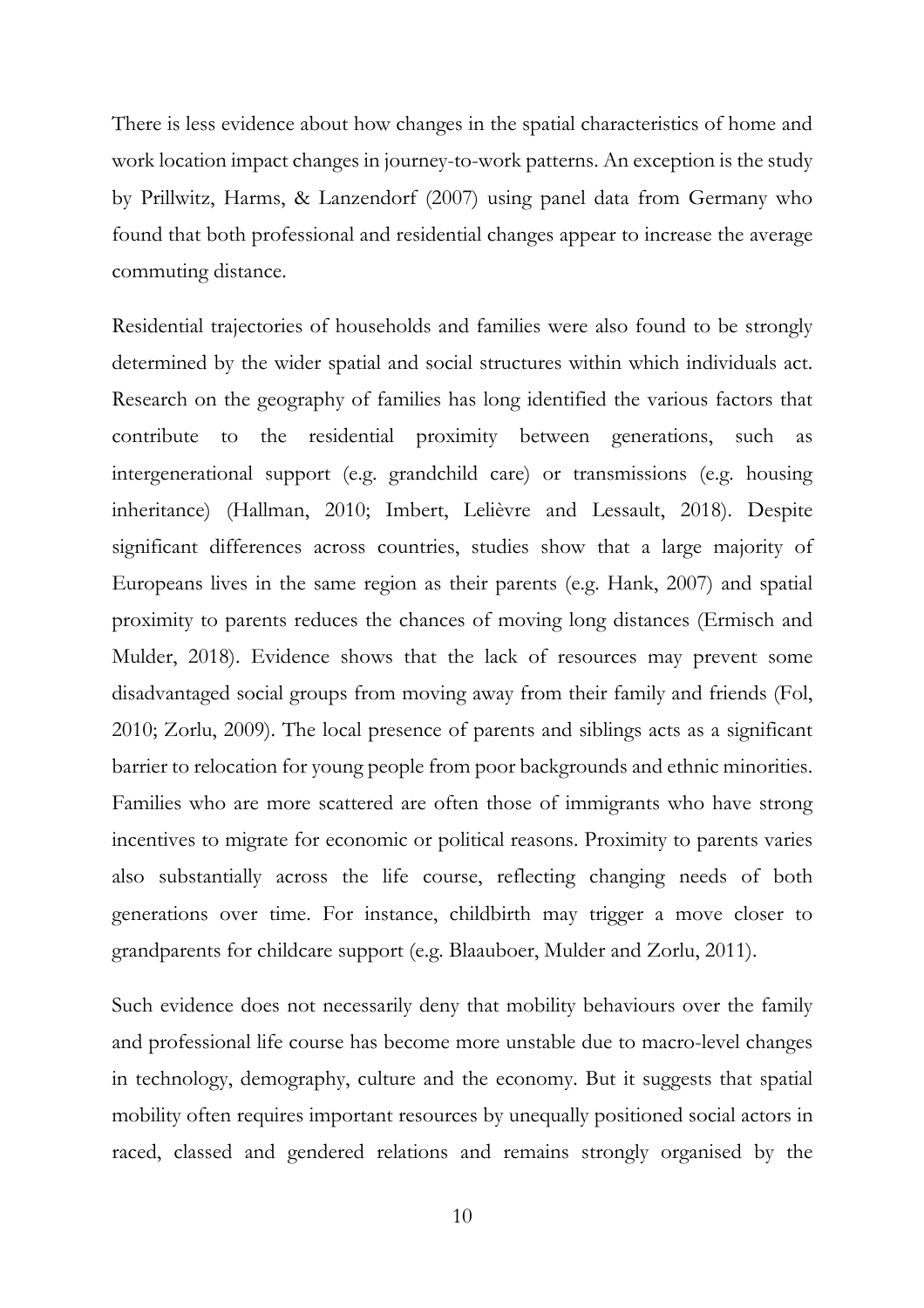institutional, cultural and built environment of the specific place, region or country where people live. The growing availability of longitudinal data opens the prospect of examining more fully the changing nature of life course mobility for different actors and generations, and in different places.

### **Conclusion**

The life course approach has recently gained considerable attention in transport and mobility research. There has been a growing interest by mobility researchers in adopting this approach to study mobility changes over the lifetime. Researchers can use various methods for collecting biographical data on mobility behaviours (e.g. life story interviews, life history calendars, panel survey) and for analysing them (e.g. narrative analysis, event-history analysis, sequence analysis, statistical methods for longitudinal data). Following people in time and space offers a unique way to examine the fluidity of present-day mobility biographies, for work, for pleasure, to sustain family and intimate life and so on.

Research from various fields has provided evidence that individual mobility behaviours vary greatly depending on the life circumstances and the historically specific socio-spatial contexts, to which individuals adapt in their mobility choices. The profound transformations in mobile technology, demography and the organisation of work over the past decades is driving changes in spatial mobility. Yet, these changes are likely to operate at a different intensity and pace, and with a different dynamic, across social groups and environments.

The life course approach is well suited for understanding how spatial mobility changes in relation to these structural changes, by analysing the variation of mobility behaviours over the lifetime, and across generations and socio-spatial contexts. Recent developments of the mobility biographies approach (Lanzendorf, 2003; Müggenburg, Busch-Geertsema and Lanzendorf, 2015; Scheiner, 2007) offer an interesting framework in which to analyse drivers of change in travel behaviours,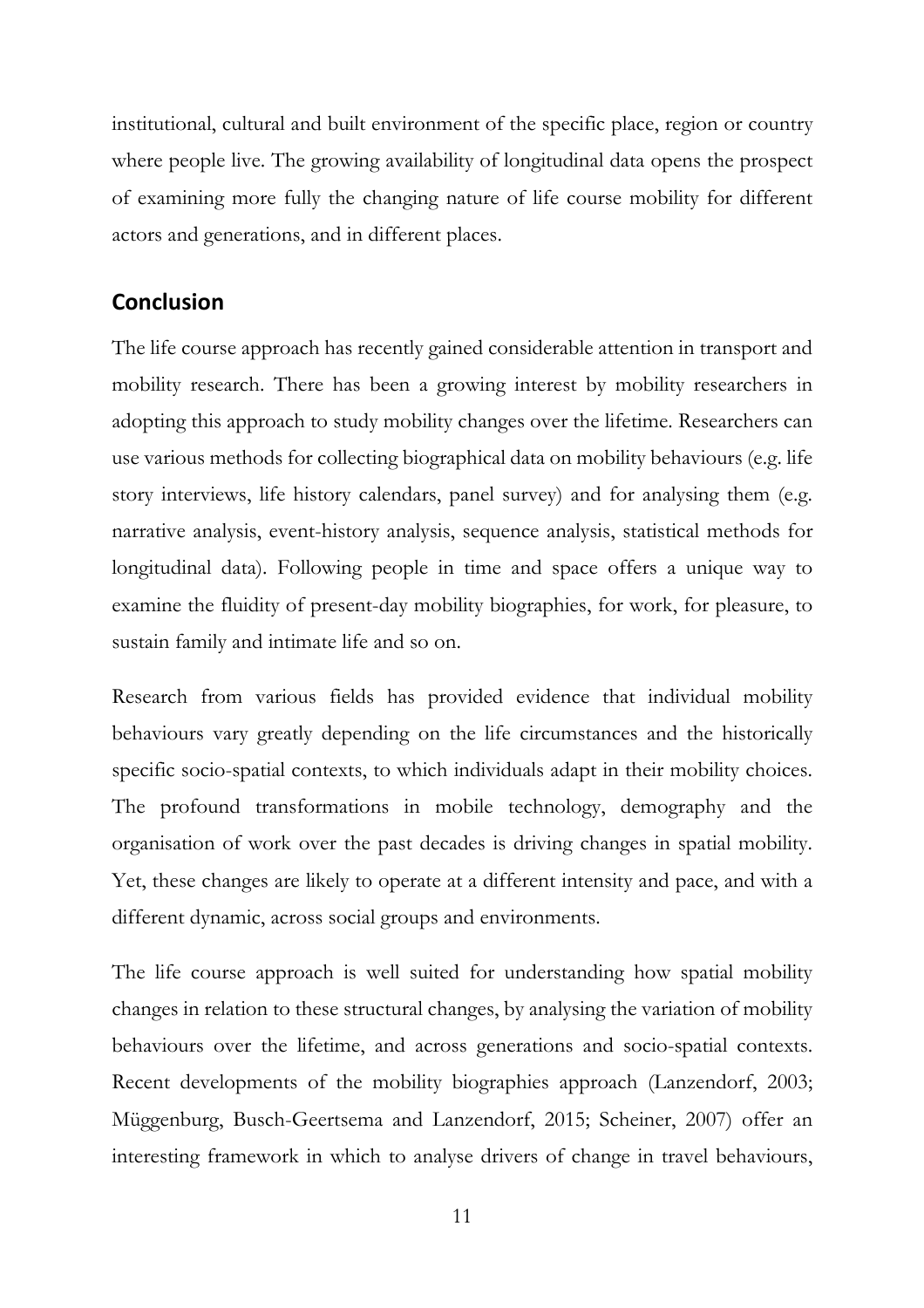such as key life events and transitions in various life domains (e.g. housing, work, family, leisure). The life course approach also provides enough flexibility to analyse a wide range of mobility behaviours, socio-spatial contexts and life domains identified as relevant by the researcher.

Like any framework, the life course approach is however limited by its ontological and epistemological foundations. This approach additionally lacks the status of a unified theory (Huinink and Kohli, 2014). The mobility biographies approach, which stems from it, yields a series of propositions and research questions. But a theoretical understanding of the ways in which past experiences and anticipated future, key life events, socio-spatial contexts and linked lives influence mobility-related decisions needs further development. In particular, the social processes by which social actors adjust their mobility choices to structural incentives and the interdependencies across the life course between mobility and other life domains and roles are largely left underspecified.

Despite these theoretical limitations, recent life course studies have improved understanding of mobility behaviour change and much empirical work remains to be carried out in several areas. First, future studies could examine possible cohort and period effects on spatial mobility in relation to structural changes at multiple scales (new transport infrastructure or new transport policy, for example) that promote certain mobility options and preclude others. Second, the determinants and implications of more fluid mobility trajectories needs further investigation. Third, the linked lives principle has not been applied extensively in mobility studies due to a lack of appropriate data. Measuring how mobile lives are linked over time and space entails important challenges but offers promising avenue for future research. Researchers interested in studying processes of change in the spatial organisation of households, for example, could use household panel survey data to analyse travel mobility biographies of both partners in relation to their careers or the household's residential history. Researching linked lives beyond the household and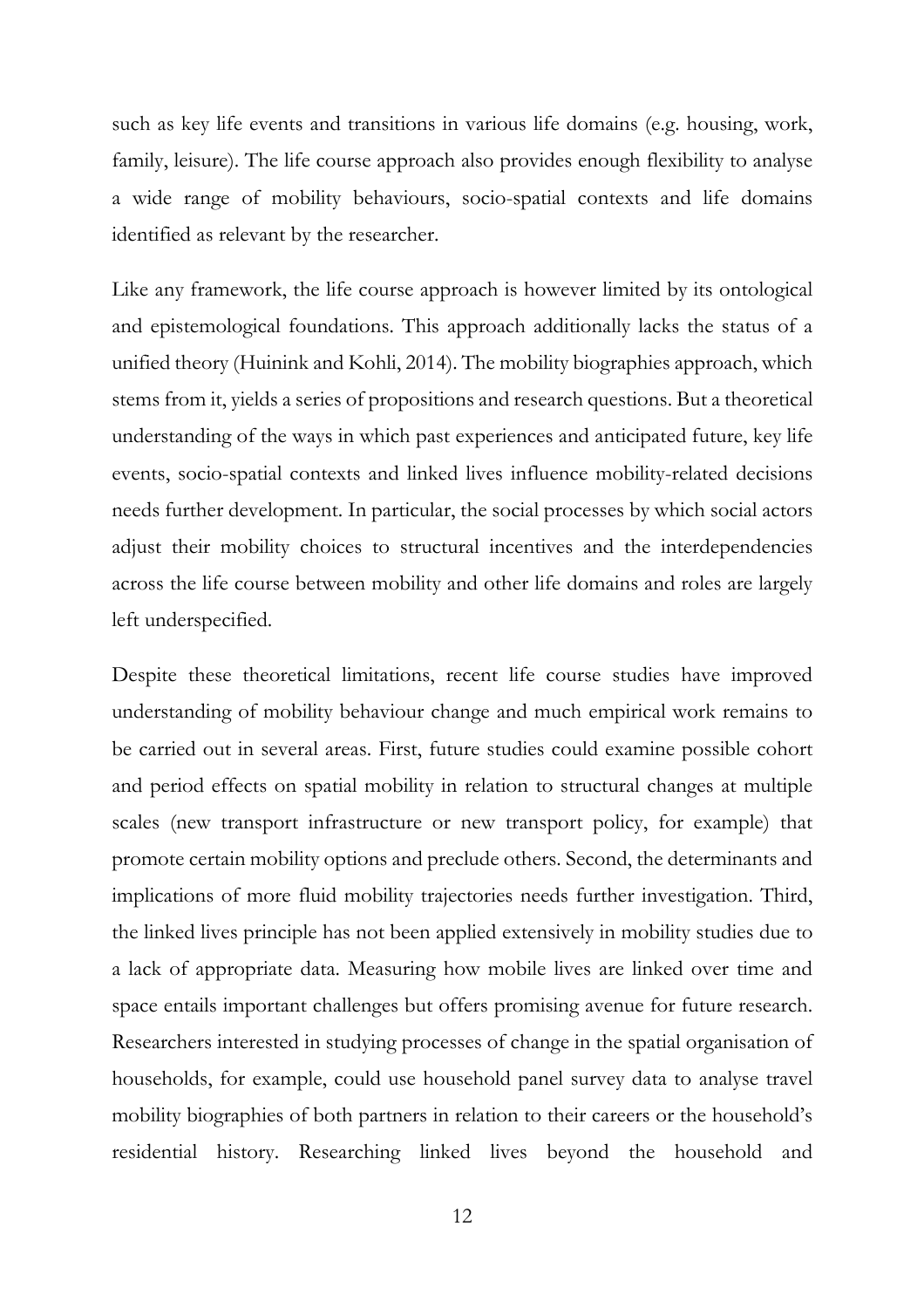neighbourhood is also a very exciting possibility. In studies on social visits, the network dimension is recognised (Axhausen, 2008; Axhausen and Kowald, 2015), but evidence on the relationship between life course mobility and personal networks remains limited. Overall, depending on the research questions to be addressed, there are many possible combinations of the forms of mobility, life domains and contextual scales that have yet to be explored.

### **Bibliography**

Adey, P., 2009. *Mobility*. London: Routledge.

Ahn, N., De La Rica, S. and Ugidos, A., 1999. Willingness to move for work and unemployment duration in Spain. *Economica*, 66(263), pp.335–357.

Axhausen, K.W., 2008. Social networks, mobility biographies, and travel: survey challenges. *Environment and Planning B: Planning and design*, 35(6), pp.981–996.

Axhausen, K.W. and Kowald, M., 2015. *Social networks and travel behaviour*. Ashgate.

Beck, U. and Beck-Gernsheim, E., 2013. *Distant love*. Wiley.

Bissell, D., 2016. Micropolitics of mobility: Public transport commuting and everyday encounters with forces of enablement and constraint. *Annals of the American Association of Geographers*, 106(2), pp.394–403.

Blaauboer, M., Mulder, C.H. and Zorlu, A., 2011. Distances between couples and the man's and woman's parents. *Population, Space and Place*, 17(5), pp.597–610.

Callaghan, G., 1997. *Flexibility, mobility and the labour market*. Aldershot: Ashgate.

Cassel, S.H., Macuchova, Z., Rudholm, N. and Rydell, A., 2013. Willingness to commute long distance among job seekers in Dalarna, Sweden. *Journal of Transport Geography*, 28, pp.49–55.

Castles, S., 2003. Towards a sociology of forced migration and social transformation. *sociology*, 37(1), pp.13–34.

Courgeau, D. and Lelièvre, E., 1989. *Analyse démographique des biographies*. Paris: Ined.

Cresswell, T., 2006. *On the move: The politics of mobility in the modern west*. London: Routledge.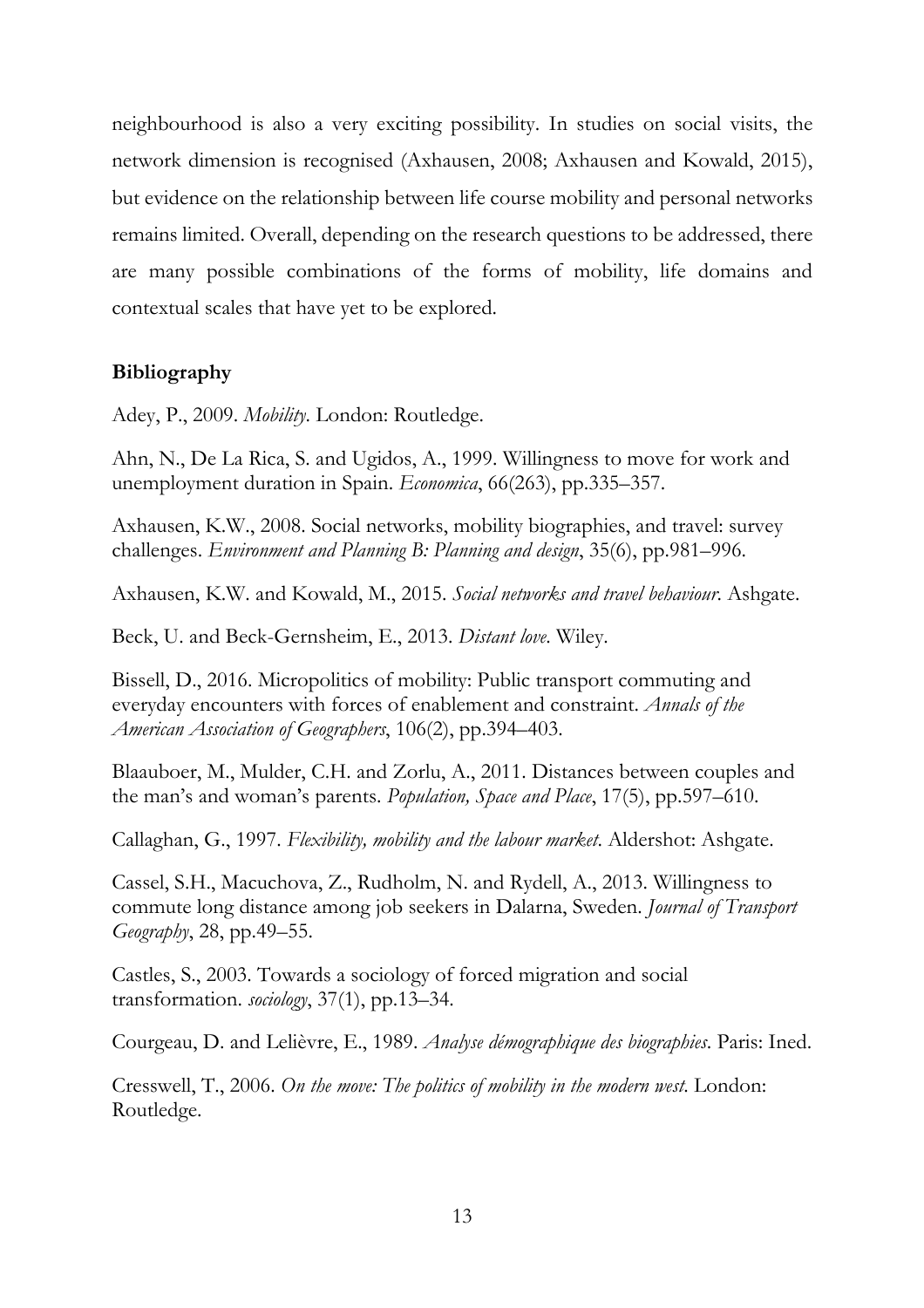Cresswell, T., Dorow, S. and Roseman, S., 2016. Putting mobility theory to work: Conceptualizing employment-related geographical mobility. *Environment and Planning A: Economy and Space*, 48(9), pp.1787–1803.

DiPrete, T.A., De Graaf, P.M., Luijkx, R., Tahlin, M. and Blossfeld, H.-P., 1997. Collectivist versus individualist mobility regimes? Structural change and job mobility in four countries. *American Journal of Sociology*, 103(2), pp.318–58.

Elder, G.H., Johnson, M.K. and Crosnoe, R., 2003. The Emergence and Development of Life Course Theory. In: J.T. Mortimer and M.J. Shanahan, eds., *Handbook of the Life Course*, Handbooks of Sociology and Social Research. Boston: Springer, pp.3–19.

Ermisch, J. and Mulder, C.H., 2018. Migration versus immobility, and ties to parents. *European Journal of Population*, pp.1–22.

Findlay, A., McCollum, D., Coulter, R. and Gayle, V., 2015. New Mobilities Across the Life Course: a Framework for Analysing Demographically Linked Drivers of Migration. *Population, Space and Place*, 21(4), pp.390–402.

Fischer, P.A. and Malmberg, G., 2001. Settled people don't move: On life course and (im-) mobility in Sweden. *International Journal of Population Geography*, 7(5), pp.357–371.

Fol, S., 2010. Mobilité et ancrage dans les quartiers pauvres: les ressources de la proximité. *Regards sociologiques*, (40), pp.27–43.

Galland, O., 1995. Une entrée de plus en plus tardive dans la vie adulte. *Économie et statistique*, 283(1), pp.33–52.

Giele, J.Z. and Elder, G.H., 1998. *Methods of life course research: Qualitative and quantitative approaches*. Sage.

Gobillon, L., Selod, H. and Zenou, Y., 2007. The mechanisms of spatial mismatch. *Urban studies*, 44(12), pp.2401–2427.

Green, A.E., 1997. A question of compromise? Case study evidence on the location and mobility strategies of dual career households. *Regional studies*, 31(7), pp.641–657.

Hallman, B.C. ed., 2010. *Family geographies: The spatiality of families and family life*. Don Mills: Oxford Unversity Press.

Hank, K., 2007. Proximity and contacts between older parents and their children: A European comparison. *Journal of Marriage and Family*, 69(1), pp.157–173.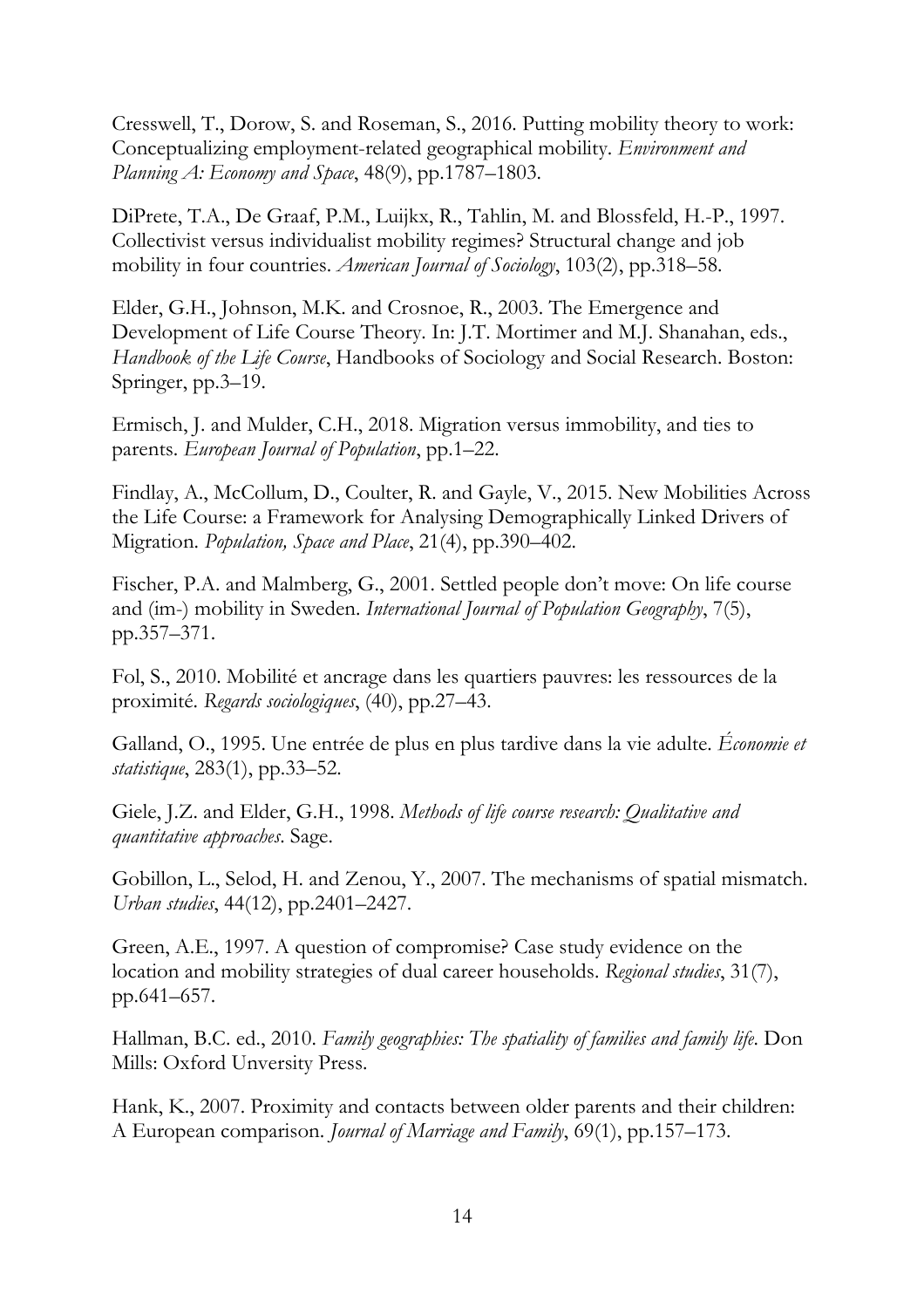Hannam, K., Sheller, M. and Urry, J., 2006. Editorial: Mobilities, immobilities and moorings. *Mobilities*, 1(1), pp.1–22.

Hanson, S. and Pratt, G., 2003. *Gender, work and space*. Routledge.

Holz-Rau, C., Scheiner, J. and Sicks, K., 2014. Travel Distances in Daily Travel and Long-Distance Travel: What Role is Played by Urban Form? *Environment and Planning A: Economy and Space*, 46(2), pp.488–507.

Horner, M.W., 2004. Spatial Dimensions of Urban Commuting: A Review of Major Issues and Their Implications for Future Geographic Research. *The Professional Geographer*, 56(2), pp.160–173.

Huinink, J. and Feldhaus, M., 2012. Fertility and commuting behaviour in Germany. *Comparative Population Studies*, 37(3–4).

Huinink, J. and Kohli, M., 2014. A life-course approach to fertility. *Demographic research*, 30, p.1293.

Imbert, C., Lelièvre, É. and Lessault, D. eds., 2018. *La famille à distance: Mobilités, territoires et liens familiaux*. Paris: Ined.

Jensen, O.B. and Richardson, T., 2004. *Making European space: mobility, power and territorial identity*. London: Routledge.

Jirón, P. and Imilan, W.A., 2015. Embodying Flexibility: Experiencing Labour Flexibility through Urban Daily Mobility in Santiago de Chile. *Mobilities*, 10(1), pp.119–135.

Klöckner, C.A. and Matthies, E., 2004. How habits interfere with norm-directed behaviour: A normative decision-making model for travel mode choice. *Journal of Environmental Psychology*, 24(3), pp.319–327.

Knies, G., 2013. Neighbourhood social ties: how much do residential, physical and virtual mobility matter? *The British Journal of Sociology*, 64(3), pp.425–452.

Kulu, H. and Steele, F., 2013. Interrelationships between childbearing and housing transitions in the family life course. *Demography*, 50(5), pp.1687–1714.

Lanzendorf, M., 2003. Mobility biographies. A new perspective for understanding travel behaviour. 10th international conference on travel behaviour research (IATBR). Lucern: IATBR.

Lanzendorf, M., 2010. Key events and their effect on mobility biographies: The case of childbirth. *International Journal of Sustainable Transportation*, 4(5), pp.272–292.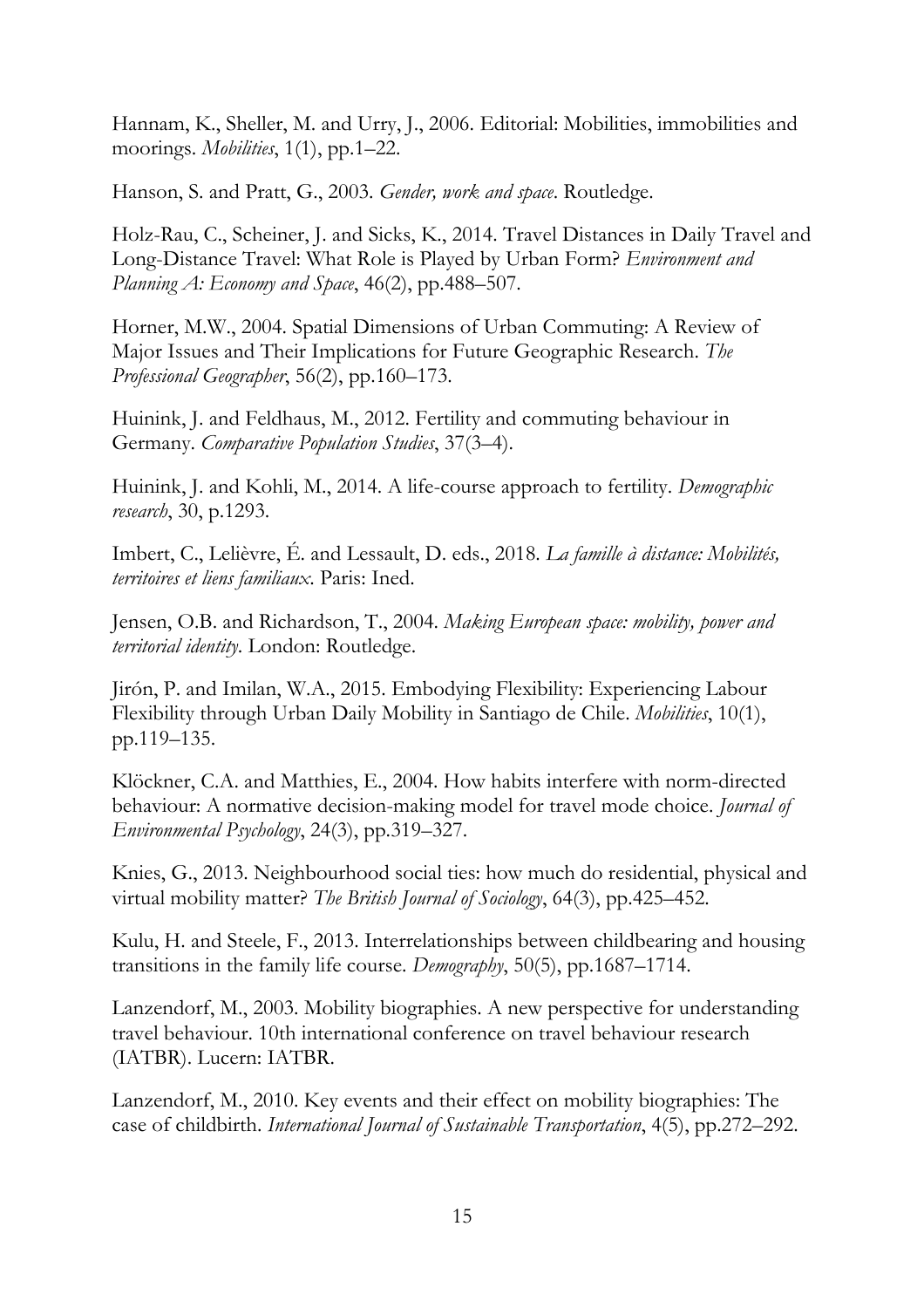Larsen, J., Axhausen, K.W. and Urry, J., 2006. *Mobilities, networks, geographies*. London: Ashgate.

Ludwig-Mayerhofer, W. and Behrend, O., 2015. Enforcing Mobility: Spatial Mobility under the Regime of Activation. *Mobilities*, 10(2), pp.326–343.

Mason, J., 1999. Living away from relatives: kinship and geographical reasoning. In: S. McRae, ed., *Changing Britain: families and households in the 1990s*. Oxford: Oxford University Press, pp.156–175.

Mayer, K.U., 2004. Whose lives? How history, societies, and institutions define and shape life courses. *Research in human development*, 1(3), pp.161–187.

Müggenburg, H., Busch-Geertsema, A. and Lanzendorf, M., 2015. Mobility biographies: A review of achievements and challenges of the mobility biographies approach and a framework for further research. *Journal of Transport Geography*, 46, pp.151–163.

Mulder, C.H. and Van Ham, M., 2005. Migration histories and occupational achievement. *Population, Space and Place*, 11(3), pp.173–186.

Öhman, M. and Lindgren, U., 2003. Who are the long-distance commuters? Patterns and driving forces in Sweden. *Cybergeo : European Journal of Geography*.

Orfeuil, J.-P., 2004. *Transports, pauvreté, exclusions: pouvoir bouger pour s'en sortir*. Paris: Editions de l'Aube.

Prillwitz, J., Harms, S. and Lanzendorf, M., 2006. Impact of life-course events on car ownership. *Transportation Research Record*, 1985(1), pp.71–77.

Prillwitz, J., Harms, S. and Lanzendorf, M., 2007. Interactions between Residential Relocations, Life Course Events, and Daily Commute Distances. *Transportation Research Record*, 2021(1), pp.64–69.

Redman, L., Friman, M., Gärling, T. and Hartig, T., 2013. Quality attributes of public transport that attract car users: A research review. *Transport Policy*, 25, pp.119–127.

Rocci, A., 2015. Comment rompre avec l'habitude?. Les programmes d'accompagnement au changement de comportements de mobilité. *Espace populations sociétés*, (1–2).

Rüger, H. and Viry, G., 2017. Work-related Travel over the Life Course and Its Link to Fertility: A Comparison between Four European Countries. *European Sociological Review*, 33(5), pp.645–660.